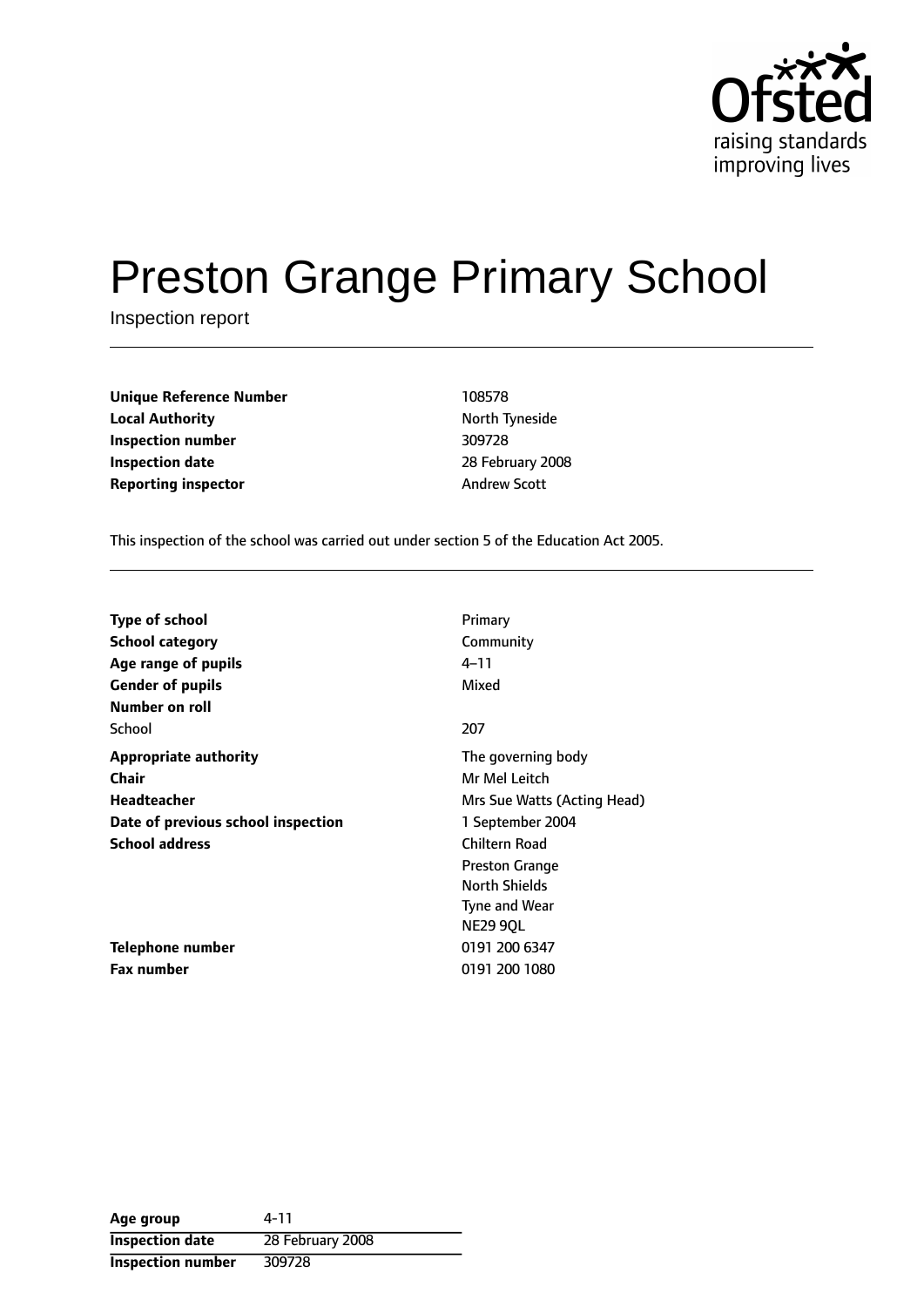.

© Crown copyright 2008

#### Website: www.ofsted.gov.uk

This document may be reproduced in whole or in part for non-commercial educational purposes, provided that the information quoted is reproduced without adaptation and the source and date of publication are stated.

Further copies of this report are obtainable from the school. Under the Education Act 2005, the school must provide a copy of this report free of charge to certain categories of people. A charge not exceeding the full cost of reproduction may be made for any other copies supplied.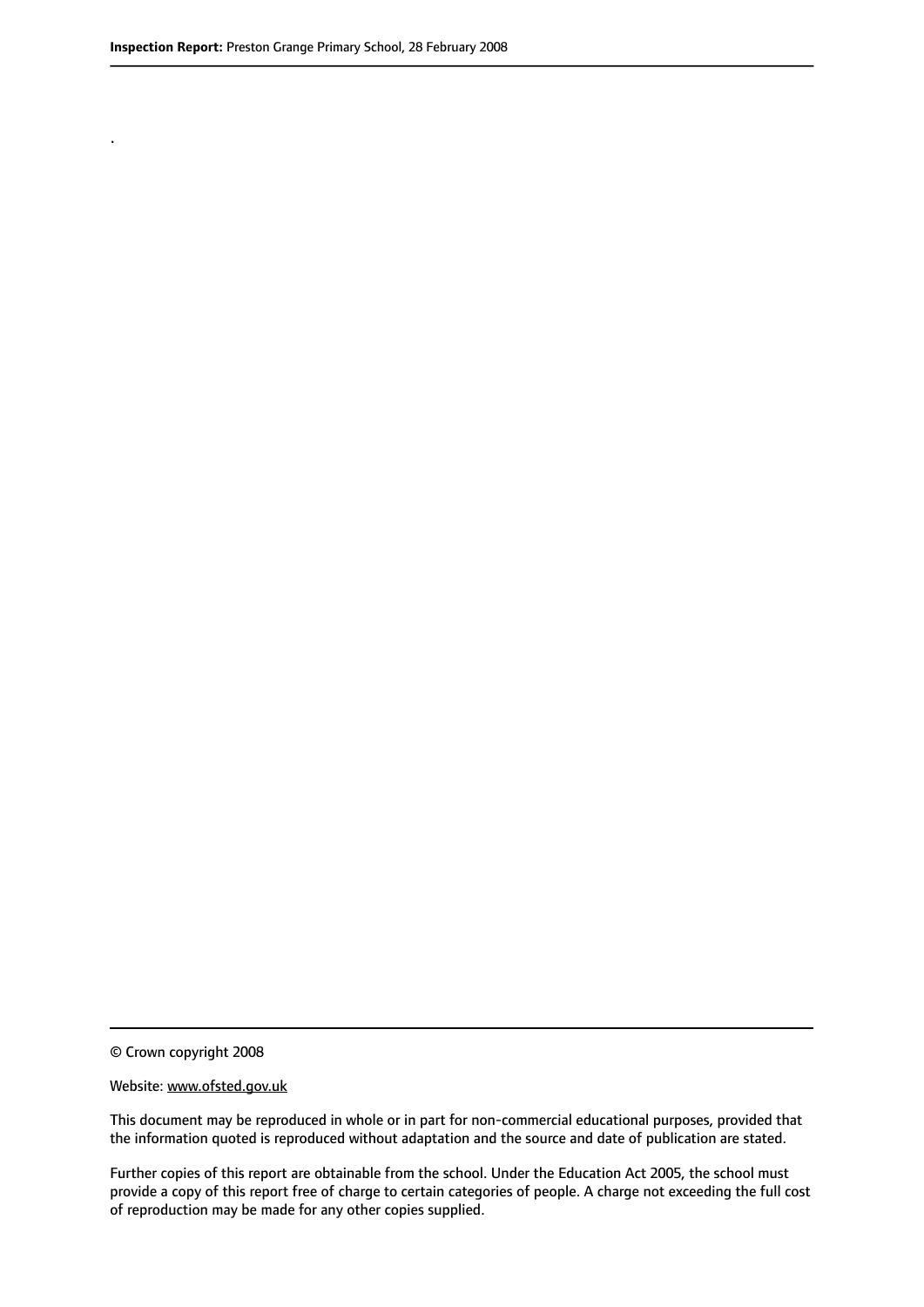# **Introduction**

The inspection was carried out by one Additional Inspector. The inspector evaluated the overall effectiveness of the school and investigated the following issues: the consistency of teaching and learning in Key Stage 2, the quality and impact of academic guidance and the effectiveness of the school's development planning. Evidence was gathered from observations of lessons; analyses of pupils' work, performance data, parents' questionnaires and the school's documentation including the school's self-evaluation; and discussions with pupils, staff and governors. Other aspects of the school's work were not investigated in detail, but the inspector found no evidence to suggest that the school's own assessments, as given in its self-evaluation, were not justified, and these have been included where appropriate in this report.

## **Description of the school**

Thisschool mainly serves a residential area of North Tyneside where socio-economic conditions are broadly average. Pupils come increasingly from outside the immediate area. The great majority of pupils are from White British families; about 5% speak English as an additional language. The number of pupils with learning difficulties and/or disabilities is below average.

## **Key for inspection grades**

| Grade 1 | Outstanding  |
|---------|--------------|
| Grade 2 | Good         |
| Grade 3 | Satisfactory |
| Grade 4 | Inadequate   |
|         |              |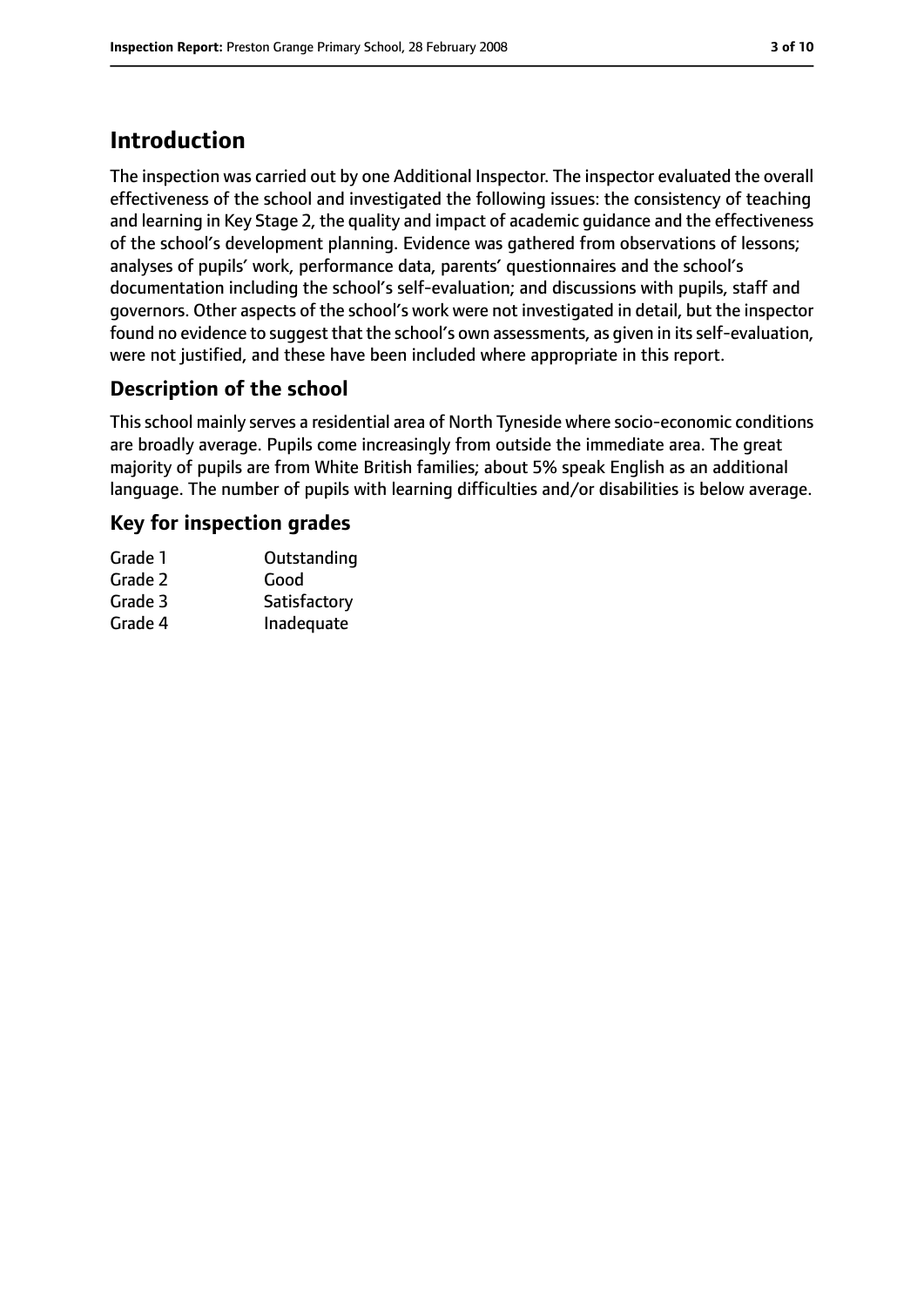## **Overall effectiveness of the school**

#### **Grade: 2**

This is a good school. Parents agree. It is 'a friendly, well run school' according to one parent, in a comment typical of many. Good leadership is ensuring that it is maintaining its equilibrium and sense of direction during a prolonged period without a headteacher and with some staffing issues. Overall, provision remains as good as it was at the last inspection and standards are consistently above average at all levels of the school. In fact, the acting headteacher, senior staff and governors have done well to add new systems to strengthen its provision where appropriate. For example, they have streamlined procedures for monitoring pupils' progress.

Preston Grange is a happy school where pupils enjoy learning and mature into well balanced and thoughtful individuals. Their personal development is good and some elements, such as behaviour, are outstanding. Pupils are at ease with one another. Playtime outside, for instance, is harmonious and behaviour in lessons is hard to fault even when the subject matter is not very stimulating. Relationships between all members of the school are strong, so cooperation in class work is productive. Pupils feel very safe and valued by all staff, because the pastoral care issensitive. In turn, they become very aware of their own safety and that of others. Setting out benches in assembly, for example, was done without fuss and extremely sensibly. Through the school council and other roles, pupils develop a good sense of citizenship.

All pupils achieve well, including those with learning difficulties and/or disabilities and those who are at an early stage of learning English as an additional language. By the end of Years 2 and 6, standards are above average in all main subjects year on year, and look set to remain so in the current year. The school is understandably keen to make pupils' writing as good as their reading although writing is not a significant weakness. Overall, pupils' good basic skills mean that they are well prepared for the next phase of their life.

Whilst the quality of teaching varies to some degree, it is essentially good in each key stage. The positive ethos in each classroom stems from teachers' good organisational skills that ensure lessons run smoothly and time is used well. Teachers manage pupils' behaviour well so that pupils learn in an orderly atmosphere. Lessons have clear aims that are shared with pupils so that they understand what is expected of them. Teaching assistants make a good contribution to lessons. A variety of approaches including the imaginative use of interactive whiteboards and other resources successfully reinforces learning. Although teachers plan carefully they do not consistently make use of their knowledge of pupils' prior learning or the data now available from the new tracking system. As a result, pupils' work is not always tailored to their individual needs so that they can make even better progress.

The curriculum provides well for all pupils, including those with learning difficulties and/or disabilities and for children in the Foundation Stage. It focuses on key skills and follows national guidelines for each subject. Pupils achieve well and the school has ensured a balance is maintained between academic and practical activities. Nevertheless, aspects of the curriculum could be richer and more diverse. On the other hand, visits add that extra excitement to the curriculum. They are used well to exploit skills in a purposeful way that makes learning more effective. Subjects are not always shrewdly linked, for example, to develop technical vocabulary in English. The school's promotion of a healthy lifestyle, especially through sports clubs after school, is effective. However, some lunchboxes indicate a few pupils do not always follow the school's advice.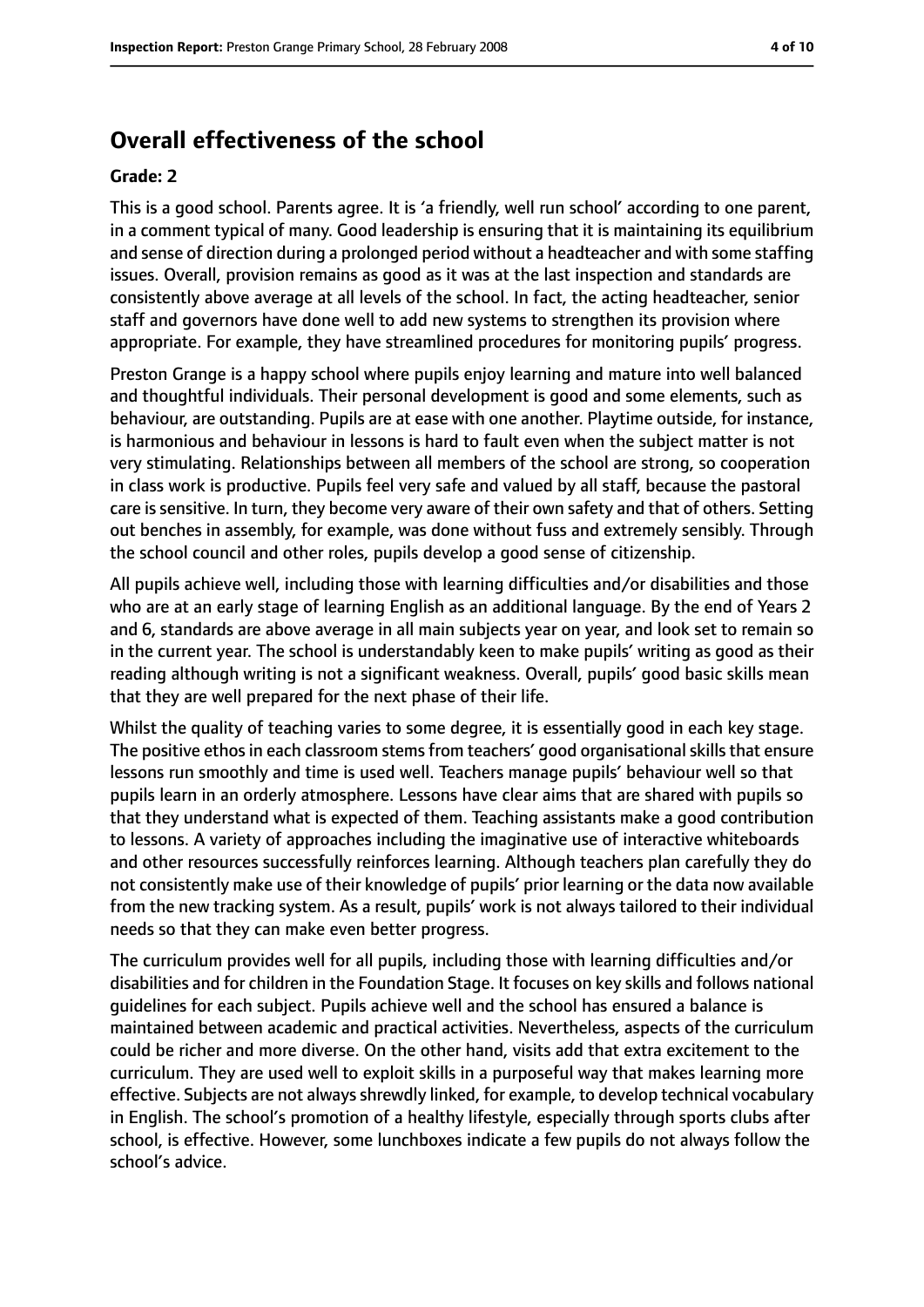The school takes satisfactory care of its pupils. The school complies with government requirements to safeguard pupils. The security of the site is good, first aid provision is effective and staff are well trained in child protection. However, some procedures and documentation have not received enough attention during the transitional period through which the school is going, and now need updating. Nevertheless, on a day to day basis the care for the pupils is good. They know that teachers respond readily to their needs, whether medical or emotional.

Some parents are understandably concerned that the school lacks a substantive headteacher. They feel that the school requires strong leadership, although they praise the work of the acting headteacher - rightly. The leadership has done well to keep the school on an even keel through what is a slightly unsettling time and have succeeded in ensuring that pupils have not suffered. The school knows, though, that there are still issues to resolve. Attendance, for example, whilst satisfactory is not as high as it could be mainly because of holidays taken during term time. The school's self-evaluation is objective and thoughtful so its priorities to improve the school are relevant ones. However, its action plans are not as detailed and honed as they might be.

Steered by the new management team, the school is pulling together well and is well supported in its work by the governing body. Governors are heavily involved and offer good expertise. Most parents are well aware of the good job the school is doing. They praise the school's atmosphere and know that their children prosper. One parent's comment echoed many others: 'Children become confident, well rounded and intelligent individuals.' Because of its resilience, the maintenance of good standards and combined strength of the leadership, the school shows that it has good capacity to improve further and provides good value for money.

## **Effectiveness of the Foundation Stage**

### **Grade: 2**

The Reception class gives children a good start to their education. Teaching is lively and appropriate to children's needs. It encourages them to learn through play and discovery, and also ensures that key basic skills are acquired well. With the changing nature of the school population, attainment on entry is now fairly typical of four-year-olds. By the end of the Reception year, children exceed expectations for their age in all areas of learning; elements of language and calculation are marginally lower. Children develop positive attitudes to learning, although the school is aware of the urgent need to improve the outside learning area. In a safe environment, children develop good interpersonal skills and an ability to work independently.

## **What the school should do to improve further**

- Ensure that assessment data are used more consistently in teachers' planning.
- Establish a curriculum that is more diverse and stimulating.
- Ensure that all policies are fully up to date.

Inspection report:Preston Grange Primary School, 28 February 20085 of 9Document reference number: HMI 250701 September 2007Inspection report:Preston Grange Primary School, 28 February 20084 of 9Document reference number: HMI 250701 September 2007

Inspection report:Preston Grange Primary School, 28 February 20086 of 9Any complaints about the inspection or the report should be made following the procedures set out in the guidance 'Complaining about inspections', which is available from Ofsted's website: www.ofsted.gov.uk.

Inspection judgements

Overall effectiveness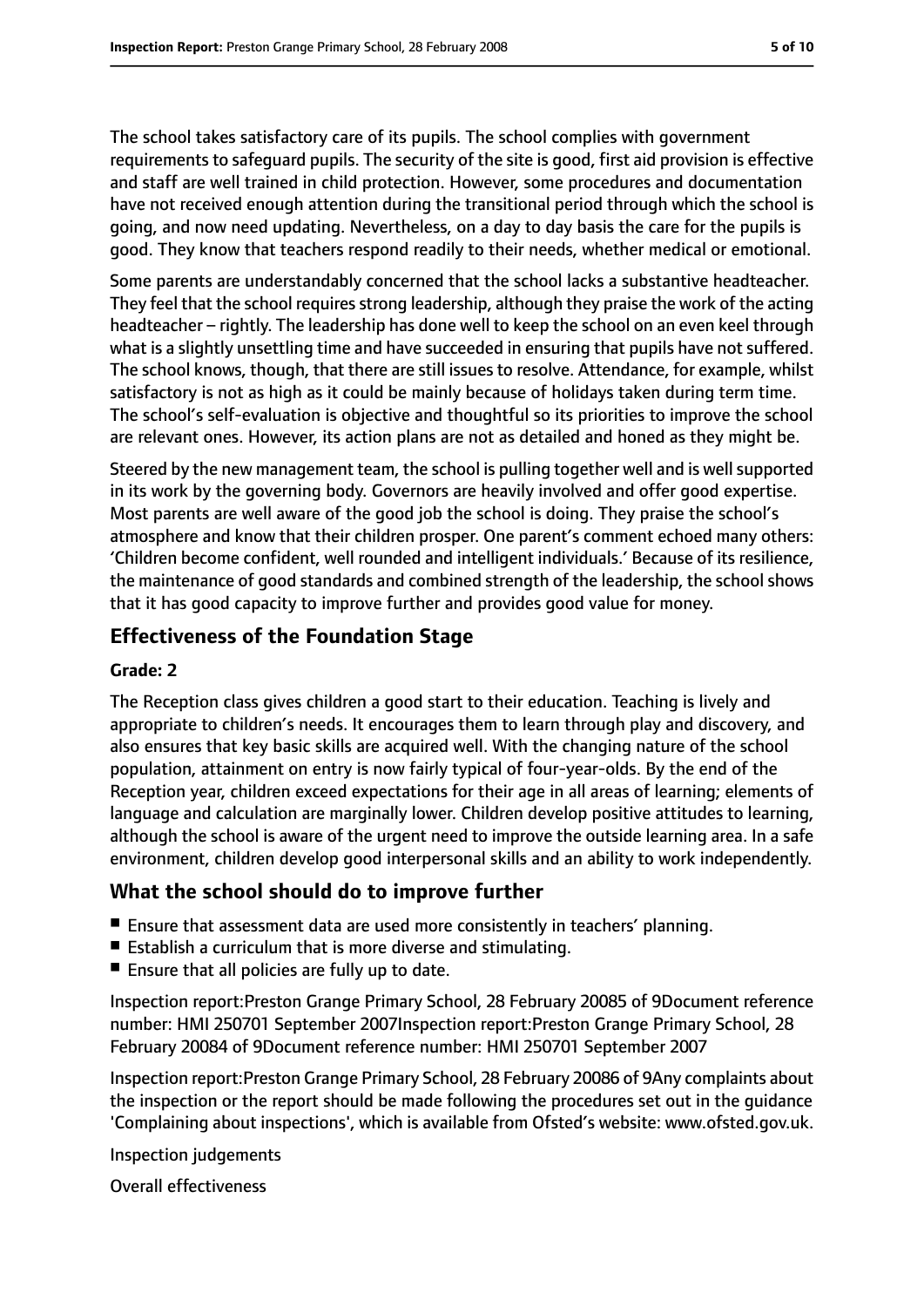#### Achievement and standards

Personal development and well-being

The quality of provision

Leadership and management

Inspection report:Preston Grange Primary School, 28 February 20088 of 9Inspection report:Preston Grange Primary School, 28 February 20087 of 9Annex A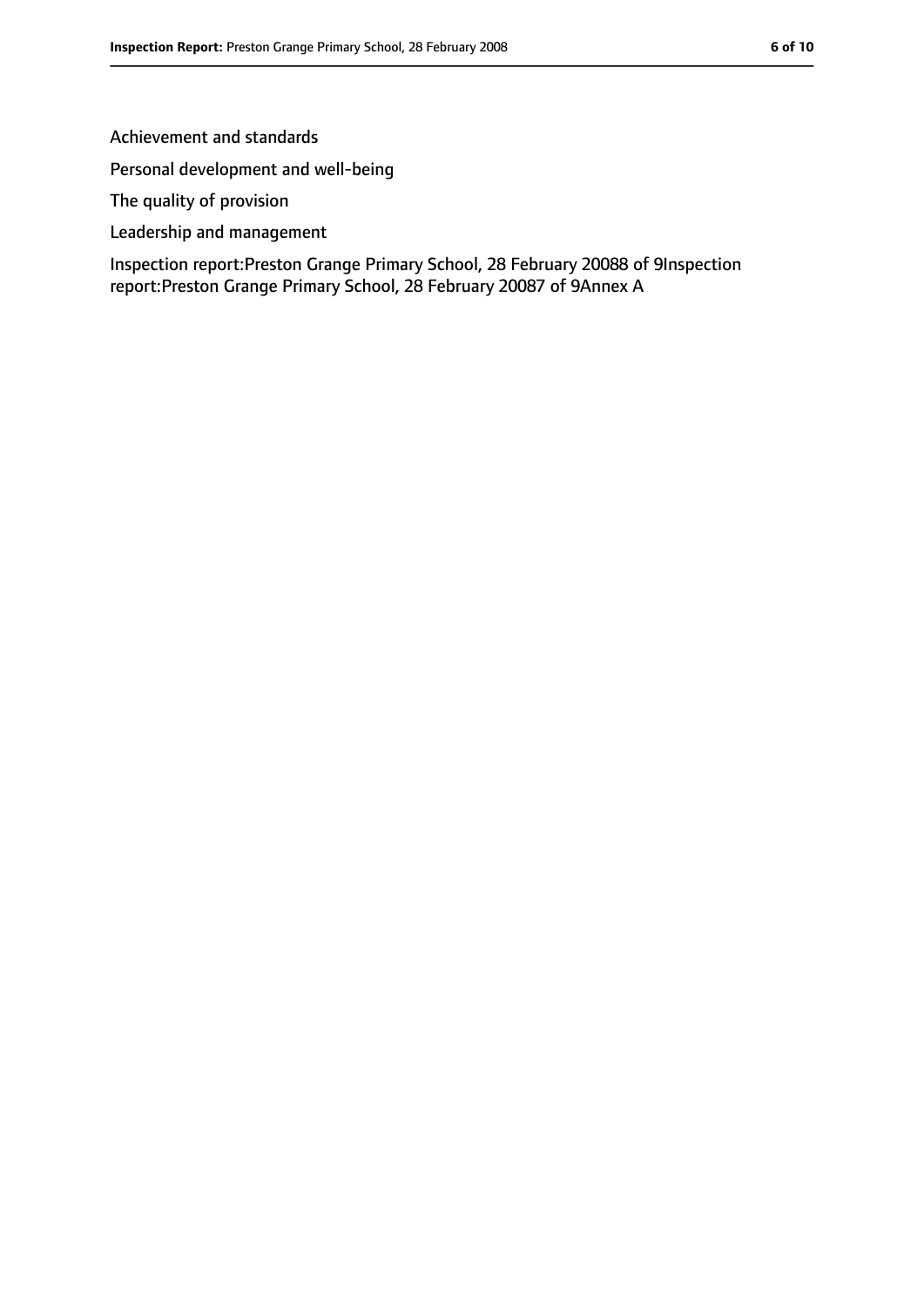**Any complaints about the inspection or the report should be made following the procedures set out in the guidance 'Complaints about school inspection', which is available from Ofsted's website: www.ofsted.gov.uk.**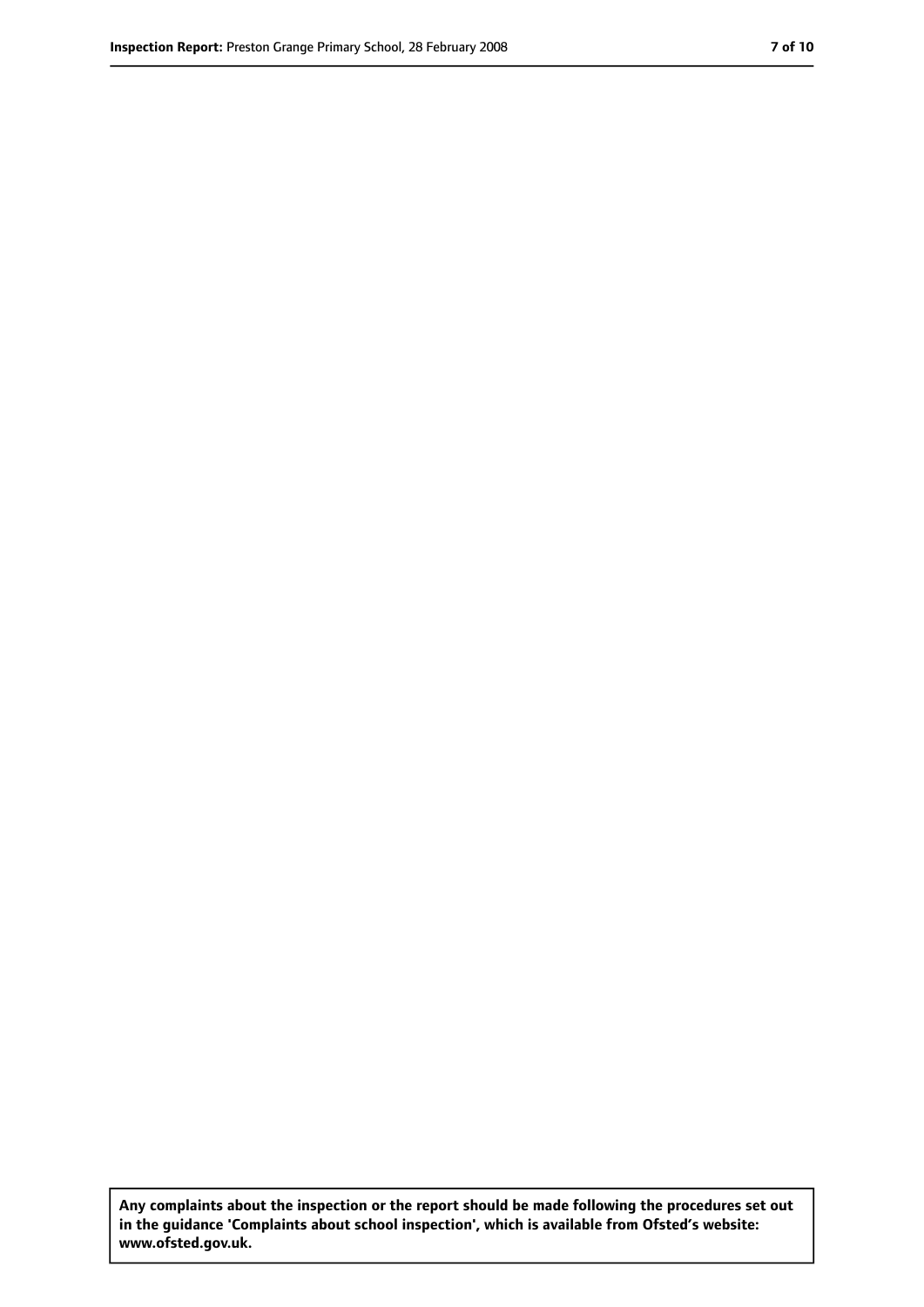# **Inspection judgements**

| $^{\backprime}$ Key to judgements: grade 1 is outstanding, grade 2 good, grade 3 satisfactory, and | <b>School</b>  |
|----------------------------------------------------------------------------------------------------|----------------|
| arade 4 inadeguate                                                                                 | <b>Overall</b> |

## **Overall effectiveness**

| How effective, efficient and inclusive is the provision of education, integrated<br>care and any extended services in meeting the needs of learners? |     |
|------------------------------------------------------------------------------------------------------------------------------------------------------|-----|
| Effective steps have been taken to promote improvement since the last<br>inspection                                                                  | Yes |
| How well does the school work in partnership with others to promote learners'<br>well-being?                                                         |     |
| The effectiveness of the Foundation Stage                                                                                                            |     |
| The capacity to make any necessary improvements                                                                                                      |     |

## **Achievement and standards**

| How well do learners achieve?                                                                               |  |
|-------------------------------------------------------------------------------------------------------------|--|
| The standards <sup>1</sup> reached by learners                                                              |  |
| How well learners make progress, taking account of any significant variations between<br>groups of learners |  |
| How well learners with learning difficulties and disabilities make progress                                 |  |

## **Personal development and well-being**

| How good is the overall personal development and well-being of the<br>learners?                                  |  |
|------------------------------------------------------------------------------------------------------------------|--|
| The extent of learners' spiritual, moral, social and cultural development                                        |  |
| The extent to which learners adopt healthy lifestyles                                                            |  |
| The extent to which learners adopt safe practices                                                                |  |
| How well learners enjoy their education                                                                          |  |
| The attendance of learners                                                                                       |  |
| The behaviour of learners                                                                                        |  |
| The extent to which learners make a positive contribution to the community                                       |  |
| How well learners develop workplace and other skills that will contribute to<br>their future economic well-being |  |

## **The quality of provision**

| How effective are teaching and learning in meeting the full range of the<br>learners' needs?          |  |
|-------------------------------------------------------------------------------------------------------|--|
| How well do the curriculum and other activities meet the range of needs<br>and interests of learners? |  |
| How well are learners cared for, quided and supported?                                                |  |

 $^1$  Grade 1 - Exceptionally and consistently high; Grade 2 - Generally above average with none significantly below average; Grade 3 - Broadly average to below average; Grade 4 - Exceptionally low.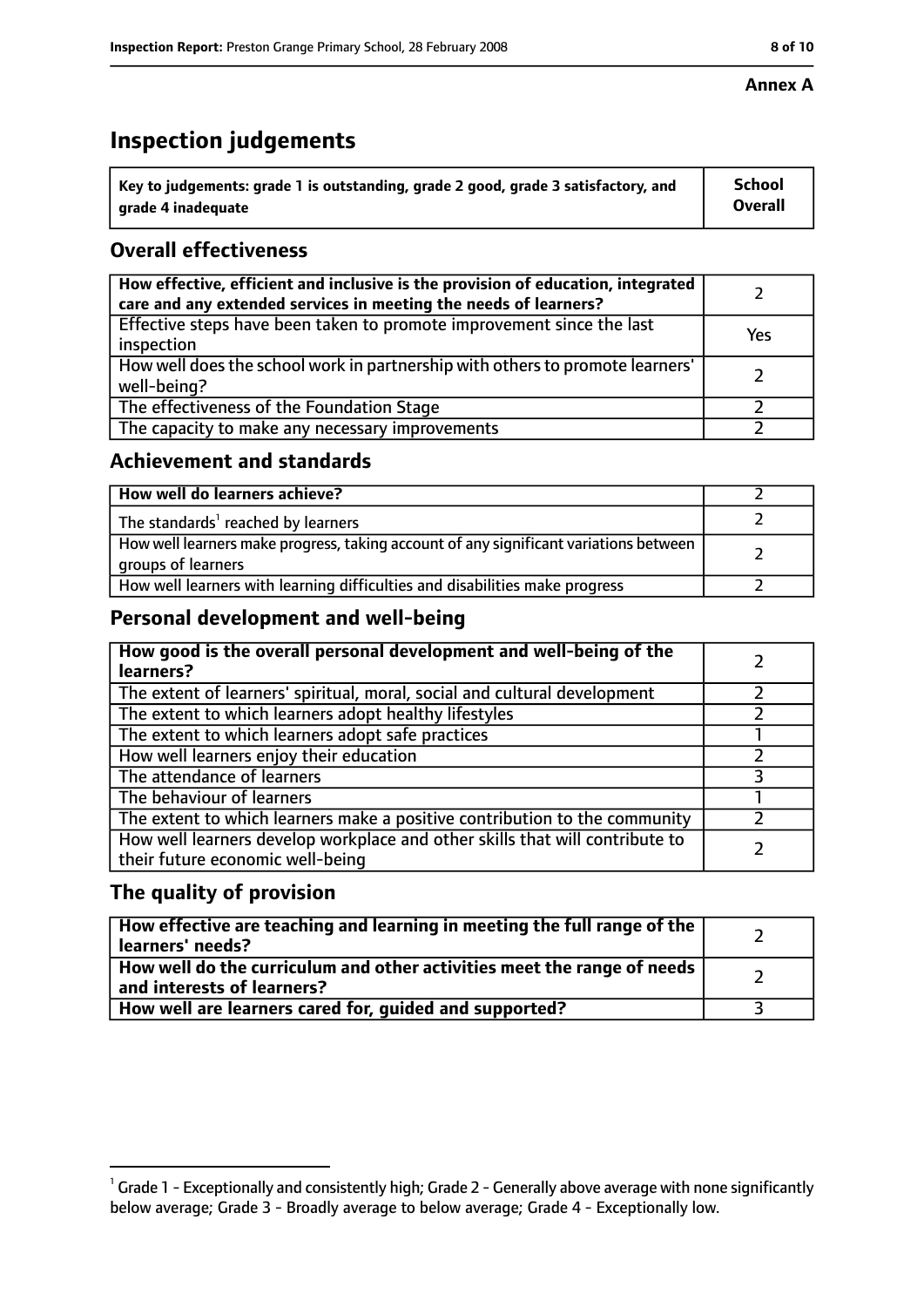# **Leadership and management**

| How effective are leadership and management in raising achievement<br>and supporting all learners?                                              |           |
|-------------------------------------------------------------------------------------------------------------------------------------------------|-----------|
| How effectively leaders and managers at all levels set clear direction leading<br>to improvement and promote high quality of care and education |           |
| How effectively leaders and managers use challenging targets to raise standards                                                                 |           |
| The effectiveness of the school's self-evaluation                                                                                               |           |
| How well equality of opportunity is promoted and discrimination tackled so<br>that all learners achieve as well as they can                     |           |
| How effectively and efficiently resources, including staff, are deployed to<br>achieve value for money                                          | 7         |
| The extent to which governors and other supervisory boards discharge their<br>responsibilities                                                  |           |
| Do procedures for safequarding learners meet current government<br>requirements?                                                                | Yes       |
| Does this school require special measures?                                                                                                      | <b>No</b> |
| Does this school require a notice to improve?                                                                                                   | No        |